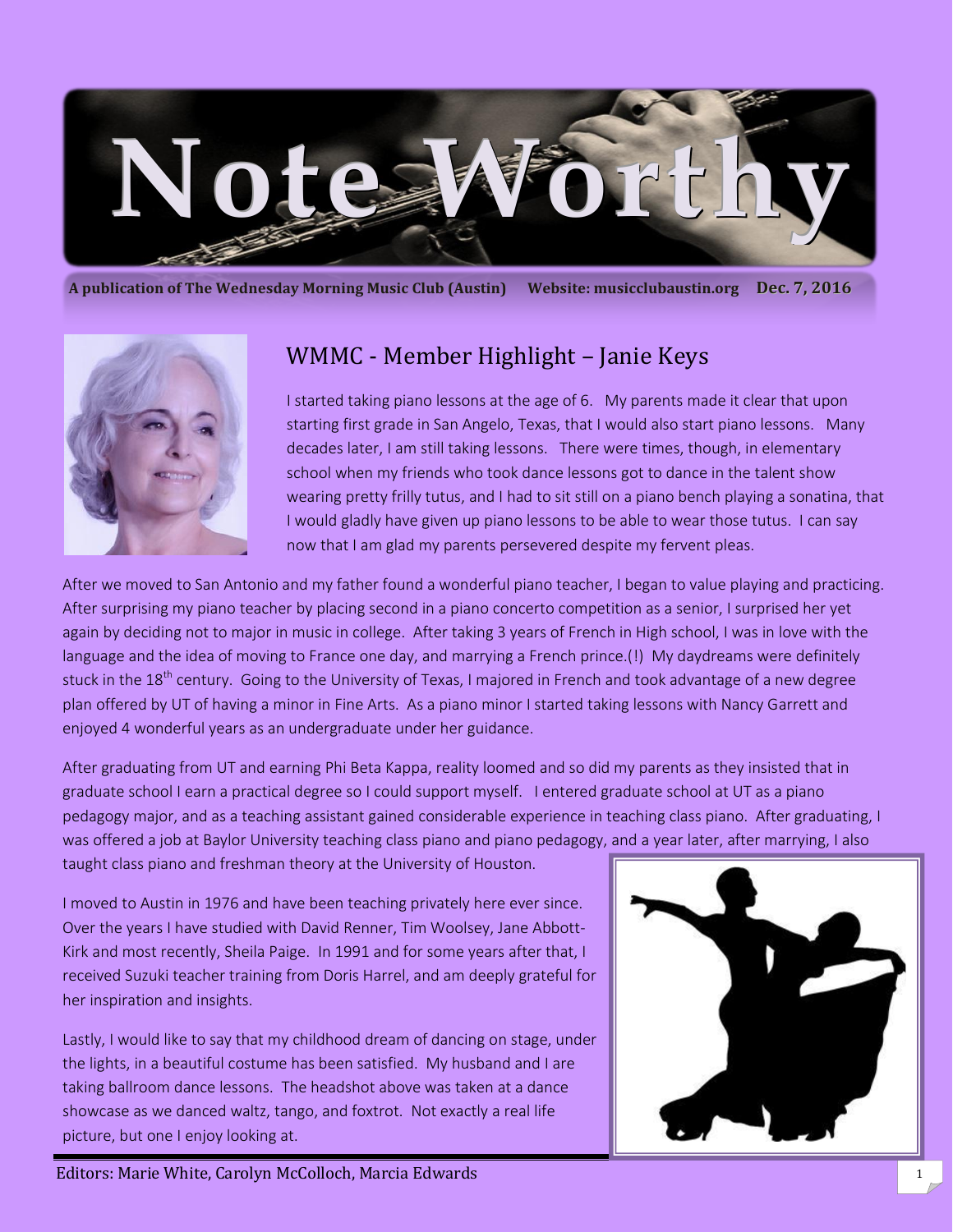# **President's Message**



*Marcia Edwards*

It is hard to believe that December is just around the corner! Be sure to mark your calendar for our holiday coffee and music program on Wednesday, December 21, beginning early at 9:30 AM. Please consider inviting a friend if you'd like. You may also wish to bring a favorite holiday treat to share. (A sign-up sheet for food donations will be available at the Dec. 7 meeting.)

The Fielder grant judges are hard at work listening to the tapes from 11 applicants. They will be ready to announce the finalists by the middle of January 2017. The live competition will take place on March 15, following our regular meeting.

Special thanks today go to all those who help make our meetings run smoothly. You may have noticed that we are currently featuring the bios of our elected officers in this newsletter. We appreciate Virginia Kniesner's diligence with the minutes from our regular and Board meetings. Sarah Harriman is doing a great job organizing the volunteers who greet you at our welcome desk. Many thanks to George Edwards and Charles Palmer, our new stage managers, and to photographer extraordinaire Kit Thompson. We are also grateful for the contributions to our newsletter from Marie White and Carolyn McColloch.

Finally, be sure to check out the new photos on our website [musicclubaustin.org.](musicclubaustin.org) Thanks to Pat Yingst for keeping the site up to date.

## **Member News**

We offer our sincere thanks to Mary Lou Connelly for her generous gift of \$1,000 to establish a fund for WMMC fall luncheon guest artists. Each artist will receive an honorarium of \$100 to be presented by the President following the performance at the luncheon. The Mary Lou Connelly Fund for Fall Luncheon Artists provides the means to more fully support one of the primary purposes of our organization: promoting American artists. (Mary Lou's bio appeared in the Feb. 17, 2016 issue of our *NoteWorthy* newsletter. You may find it in the newsletter archives on our website <musicclubaustin.org>

## **Thought for the Day**

""The best thing for being sad," replied Merlin, . . . "is to learn something. That's the only thing that never fails. You may grow old and trembling in your anatomies, you may lie awake at night listening to the disorder of your veins, you may miss your only love, you may see the world about you devastated by evil lunatics, or know your honour trampled in the sewers of baser minds. There is only one thing for it then  $-$  to learn. Learn why the world wags and what wags it. That is the only thing which the mind can never exhaust, never alienate, never be tortured by, never fear or distrust, and never dream of regretting. Learning is the only thing for you. Look what a lot of things there are to learn." T. H. White, The Once and Future King (Thanks to Beth Moreno for bringing this timely quote to my attention.)

## **About the Performers**

**Beth Blackerby, violin**<br>Born and raised in Bowling Green, Kentucky, Beth has been studying violin since the age of five. She got her Bachelor's Degree from the University of Louisville and her Master's from the University of Wisconsin in Madison where she studied with Vartan Manoogian. Beth came to Austin to study with Vincent Fritelli for her Doctorate, but her entrepreneurial ambitions lead to the creation of the violin shop in the mid-90s. In 2010, Beth started a companion business, an interactive website geared toward the adult beginner and intermediate violinist. With more than 500 instructional videos, violinlab.com has become a popular site for adults looking to learn the violin on their own, or to supplement their private lessons.



Barbara George, cello<br>Barbara became a member of the San Antonio Symphony cello section in 2009. Before coming to Texas she was principal cello of the Orlando<br>Philharmonic for six seasons. Barbara served as cello professor of Central Florida. She has performed at the San Luis Obispo Mozart Festival, the Spoleto Italy Festival, The Sarasota Music Festival and at the Victoria Bach Festival. She also toured the former Soviet Union, Europe and the United States as a member of the American Soviet Youth Orchestra. Since moving to Austin, Barbara has performed in the Austin Chamber Music Center festivals as well as the Austin Lyric Opera Orchestra. She currently resides in Westlake Hills with her husband and two children. Continued on page 3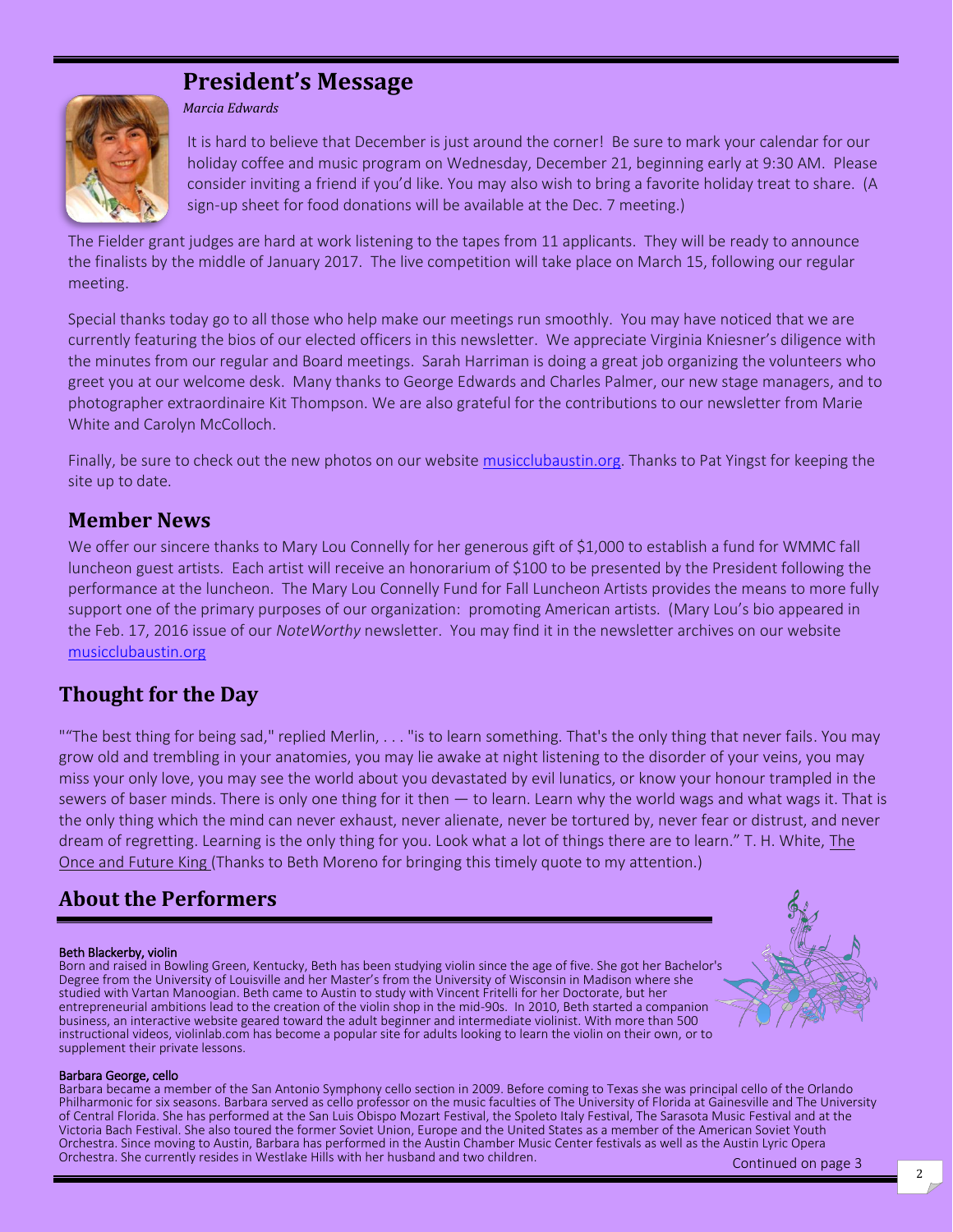**Felicity Coltman, piano**<br>Felicity Coltman is Founder and Artistic Director Emeritus of the Austin Chamber Music Center. Born in South Africa, she holds diplomas from the Royal Schools of Music and Trinity College of Music in London, the University of South Africa, and a degree from the University of Kansas. Felicity received the Gruber Award for Excellence in Chamber Music Teaching from Chamber Music America and the B. Iden Payne Performing Arts Award. In 2004 she was inducted into the Austin Arts Hall of Fame. For many years, Felicity has taught piano, theory and chamber music to students of all ages. Today she remains active as teacher, performer, judge, and consultant. She is also a certified yoga teacher.

Pat Yingst, flute<br>Pat grew up playing piano and flute. She received a (second) degree in music theory from the University of Houston in 1979. After graduation she taught piano part time while returning to her profession as a software developer. She loved playing but suffered from intense performance anxiety in her younger years. Upon retirement, she has revisited her music as an avocation. She studies flute with Seetha Shivaswamy, is very active in the ACMC adult academy, and plays in several large ensembles like the Austin Philharmonic Orchestra and the Austin Flute Choir. She also serves as treasurer of the Austin Flute Society.

**Carolyn McColloch, piano**<br>Carolyn graduated with a Bachelor of Music Education from West Virginia University with prior study at Mason College of Music in Charleston, Randolph-Macon Woman's College, U. of Michigan Interlochen, and additional graduate study. She continued to study as she performed and taught in Oklahoma City, Denver, Midland, Kingwood, Houston, and Katy. She loved teaching. Now she is performing and sharing her love of music!<br>Leah Nelson, viola

Leah is both a performer and an educator. She plays with the Felix String Quartet and has toured with Andrea Bocelli and the Trans Siberian Orchestra, performed with Barry Manilow and Willie Nelson, and recorded with Grammy-nominated band Devotchka. She has a Bachelor of Music in Viola Performance from the University of Texas and a Master of music from the University of Southern California. A native Austinite and an alumna of the CHAMPS program (Chamber Music in Public Schools) at Austin High School, she is now Assistant Director for the CHAMPS program, is on the faculty of the Austin Chamber Music center, works as a guest clinician in schools around Austin, and maintains a private studio.

Toby Blumenthal-Phillips, piano<br>Toby began playing the piano at age 7, and by age 13 she performed at a concert as a piano soloist with the Chicago Symphony Orchestra after winning<br>an area-wide competition for the opportun Music in Public Schools) in April 2011 and cofounded Luzerne Chamber Music Festival in Lake Luzerne, New York, now in its 31st year. Toby credits music for giving her some of the best things in life: a shared passion with her late husband, Bert Phillips; an entire extended family of students; and lifetime bonds with fellow musicians.

Daniel Chrisman, bassoon<br>Growing up in the hills of central Kentucky amidst a family of musicians, Daniel developed an appreciation for a variety of musical genres as well as for natural, cultural, and social phenomena which continue to inspire his playing. He attended the University of Kentucky where he began studies on the instrument he always wanted to play, the bassoon graduating in 2003. Mr. Chrisman received his Master's degree in music performance from Temple University in 2006. Daniel has soloed with the University of Kentucky Symphony Orchestra, playing the Concerto in F Major by Carl Maria von Weber. He has also soloed with the Temple University Symphony Orchestra, performing von Weber's Andante and Hungarian Rondo. In September of 2005, Daniel attained the contrabassoon position in the Haddonfield Symphony (now Symphony in C) in New Jersey. In September of 2008, Daniel moved to Austin, Texas where he is the contrabassoonist/3rd bassoonist in the Austin Symphony Orchestra. He also has been a member of the River Oaks Chamber Orchestra in Houston, TX since October of 2008.

**Brian Grothues, piano**<br>Brian is a pianist and teacher in Austin, Texas with over 35 students. He pursued music at the University of North Texas in Denton earning his Bachelor's degree Cum Laude. In 2008, Brian completed the Master's Degree in Piano literature and Pedagogy from the University of Texas under the guidance of celebrated pianists Gregory Allen and Sophia Gilmson. He has studied piano and music history in Vienna, Austria a a member of the IES study abroad program. Brian has collaborated with a multitude of instrumentalist and vocalists in concert, and plays in a Queen tribute band called Magnifico.

Rachel May, violin<br>An unknown fact about California girl, Rachel May: when she was 15 she toured Europe with "America's Youth in Concert." Before leaving for Europe, the group performed in Carnegie Hall and at the White House for President Nixon where she was a witness to the signing of the 26th amendment allowing 18 year olds to vote.

**Terri Freeland, cello**<br>Although teaching cello and playing as a freelance musician after completing her MM in Cello Performance at UT Austin in the early 1990's, Terri always had a real passion for chamber music and shortly after joined WMMC. She teamed up with Robert Centeno after playing at Burnet Presbyterian Church, where Robert is the keyboard/organist, and they have been a musical duo ever since. Soon after meeting Robert, Terri met Rachel May, violinist, and the three musicians founded the Zelo Trio in 2005 Together they have concertized and coached young chamber musicians here and abroad with Austin Chamber Music center and chamber Music for the World. Terri resides in Lakeway with her two children and her husband, Dr. Dan Freeland, owner of Bee Caves Family Practice.

**Robert Centeno, piano**<br>Robert Centeno has taught piano privately in the Austin area for almost 20 years and is the organist for the Burnet Presbyterian Church. He received his Bachelor's Degree in Piano Performance at Texas State University, San Marcos. Lately his energies have been devoted to developing a unique 12-<br>volume music theory series which features interactive capability. By swiping QR access ear training web apps which drill them on intervals, scales, chords, and melodic and rhythmic dictation. Also included in this series are extensive and progressive solo drills designed to develop sight-singing and dictation skills. When he is not working Robert enjoys reading, biking and website development.